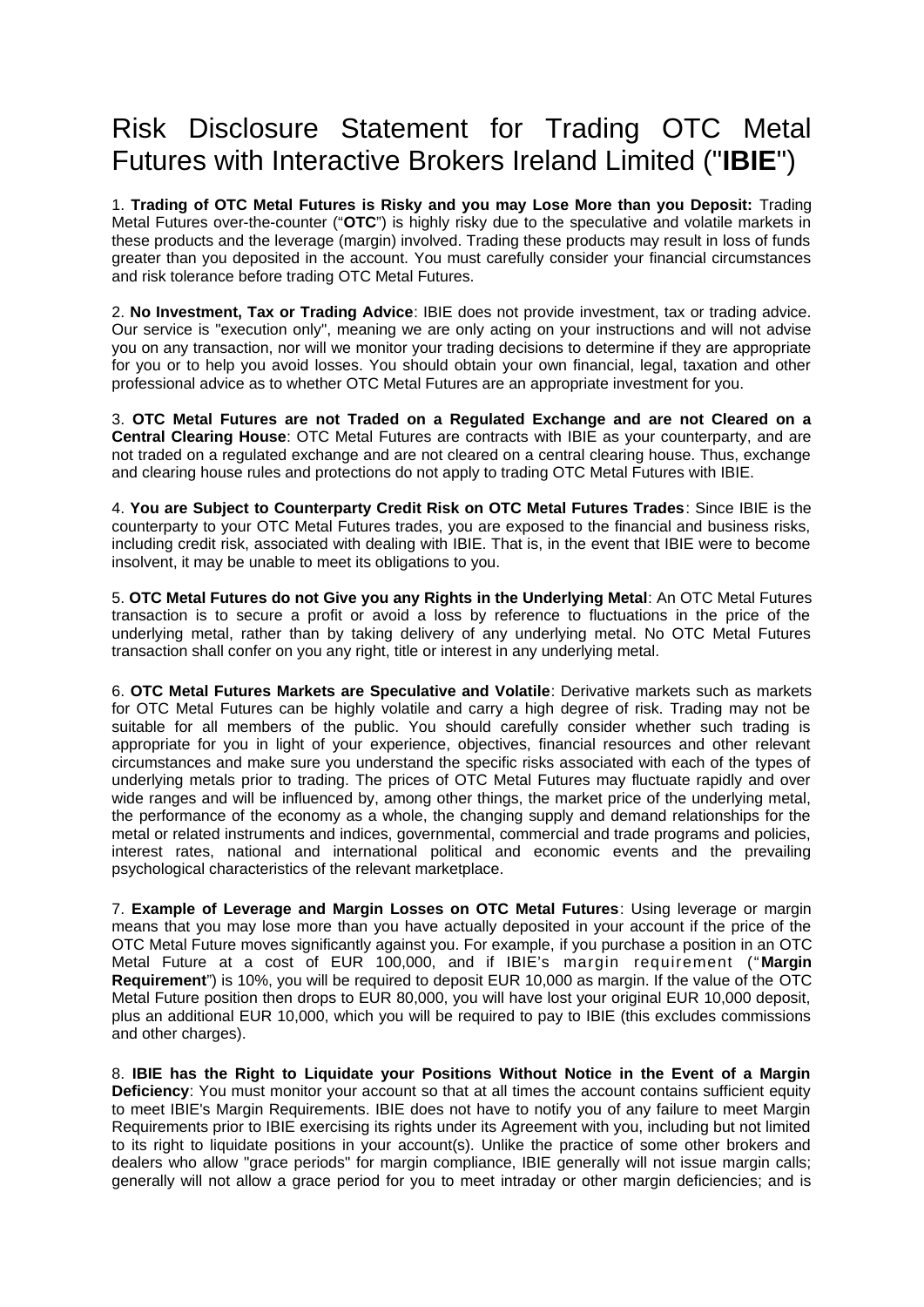authorised to liquidate account positions immediately in order to satisfy Margin Requirements, without prior notice.

You cannot assume that IBIE's general policy to liquidate positions with a margin deficiency will prevent you from losing more than you have deposited with IBIE. Among other things, markets may "gap" overnight and IBIE may not be able to close out a position at a price that would avoid losses greater than your margin deposit. Likewise, IBIE may in its sole discretion delay or decide not to liquidate a position with a margin deficit. If you wish to avoid further losses on any OTC Metal Future position, you must close out the position yourself and not rely on IBIE to do so.

9. **IBIE has the Right to Change or Increase its Margin Requirements at any Time**: In order to protect the firm and all of our clients, IBIE may modify Margin Requirements for any or all clients for any open or new positions at any time, in IBIE's sole discretion. If we increase our margin requirements, it may prevent you from adding positions or hedging existing positions if you have insufficient equity. If margin requirements increase on your existing OTC Metal Futures, you will have to deposit additional equity in advance or your positions may be liquidated as described in Section 8 above.

10. **OTC Metal Futures Carry Liquidity Risk**: IBIE is not obligated to provide quotes for any OTC Metal Futures at any time, and IBIE does not guarantee the continuous availability of quotations or trading for any OTC Metal Future. IBIE may in its sole discretion cease quoting OTC Metal Futures and/or cease entering new OTC Metal Future transactions at any time based on lack of market data, halts or suspensions or errors or illiquidity or volatility in the market for the underlying metal, IBIE's own risk or profit parameters, technical errors, communication problems, market or political or economic or governmental events, acts of God or nature, or for other reasons.

11. **You will Pay Commissions and Spreads Among other Costs of Trading OTC Metal Futures**: IBIE will charge a commission on your OTC Metal Future trades in the amount specified on the IBIE website. IBIE, and/or its affiliates or third parties with or through whom IBIE may hedge or effect its OTC Metal Futures trade, may also earn a "bid-ask spread" on the OTC Metal Futures transaction (meaning that you may pay a higher price to enter into the OTC Metal Future or receive a lower price to close the OTC Metal Future compared to the market prices for the future on the underlying metal or compared to prices offered for the OTC Metal Future on the underlying metal by other dealers). All of these costs will lower the total return (or increase the loss) on your investment in the OTC Metal Future.

12. **Risk of Foreign Currency Fluctuation**: When you deal in an OTC Metal Future that is denominated in a currency other than the base currency or currency you have on deposit in your IBIE account, all margins, profits, losses and financing credits and debits in relation to that OTC Metal Futures are calculated using the currency in which the OTC Metal Future is denominated. In addition, the risk from OTC Metal Futures in currency pairs may be adversely affected by the size and direction of your positions and the relative movement of such currencies. IBIE applies a margin "haircut" to reflect this risk, and so the Margin Requirement on the OTC Metal Future will effectively increase.

13. **Risk of Regulatory and Taxation Changes**: Changes in taxation and other laws, government, fiscal, monetary and regulatory policies may have an adverse effect on the value of your OTC Metal Futures, the tax you pay on your OTC Metal Futures, and the total return on your OTC Metal Futures.

14. **IBIE has the Right to Correct Trade Errors**: IBIE has the right to cancel, adjust or close out OTC Metal Futures transactions after confirmation to you to correct errors, including but not limited to OTC Metal Futures transactions executed at a time and price at or near which trades in the market for the underlying metal were cancelled or adjusted by exchanges or market centres, OTC Metal Futures transactions subject to technical errors in IBIE's platform, hedging transactions cancelled or adjusted by IBIE's counterparties in connection with IBIE's execution of your transaction, and OTC Metal Futures transactions not reasonably related to the correct market price.

15. **You may be Unable to Short OTC Metal Futures or may Suffer Forced Closeout of an Open Short Position**: Depending on regulatory restrictions, market conditions or other factors, short sales of OTC Metal Futures may or may not be allowed depending on the underlying metal. Further, IB reserves the right, at any time in its sole discretion, to close out your open short position by requiring